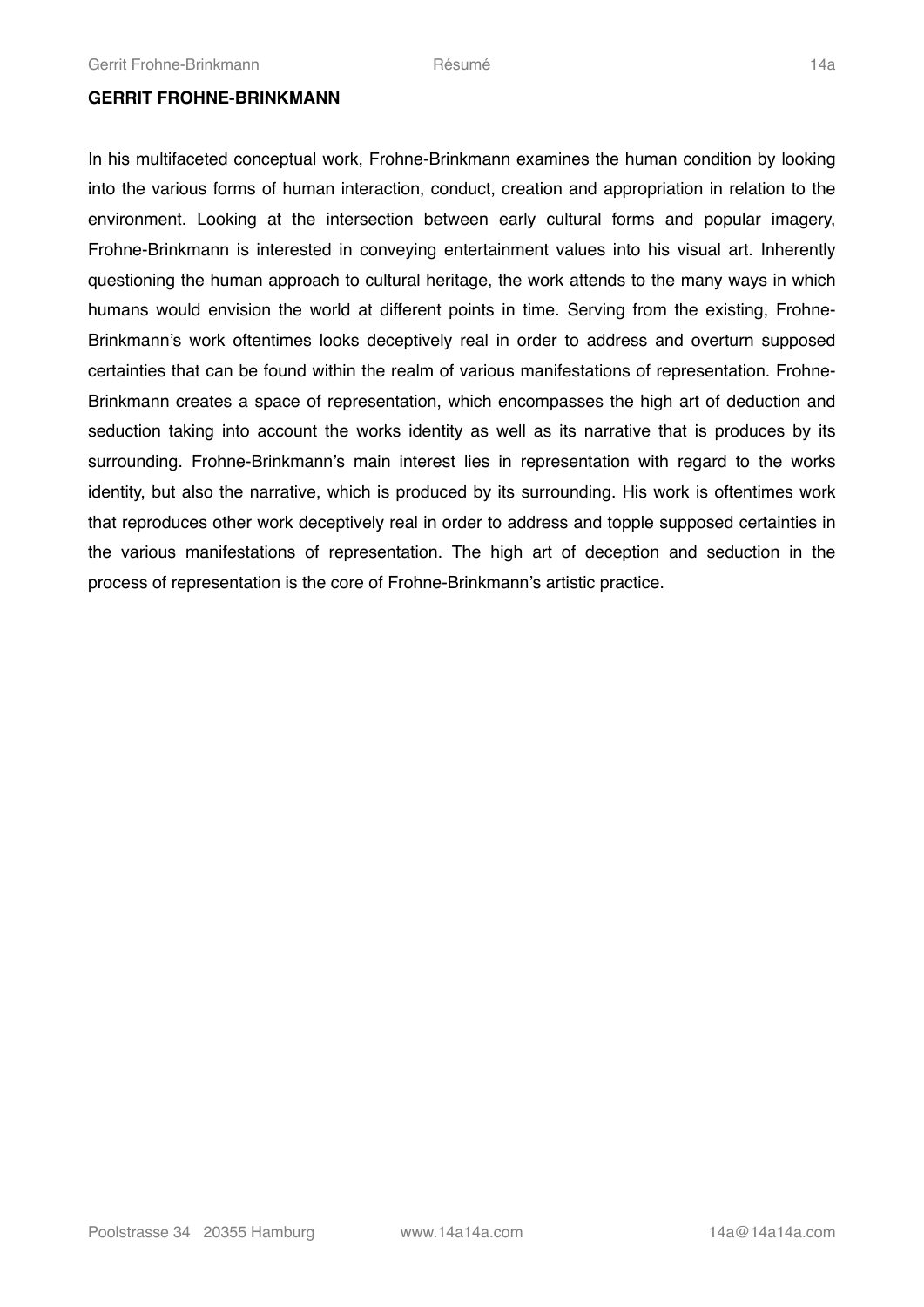# GERRIT FROHNE-BRINKMANN

Born 1990 in Friesoythe, Germany. Lives and works in Hamburg.

# EDUCATION 2013–15 Academy of Fine Arts Hamburg, MFA, Andreas Slominski & Ceal Floyer 2009–13 Academy of Fine Arts Hamburg, BFA, Andreas Slominski

# SELECTED EXHIBITIONS

# 2021

ILOVEYOU, Galerie Noah Klink, Berlin wild/schön, Kunsthalle Emden, Emden Eiversucht, Parliament, Paris

## 2020

Fragments of friendship*,* 14a, Hamburg In the unlikely event of fire*,* Kunstverein Reutlingen, Reutlingen Gerrit Frohne-Brinkmann mit John Waters, Jürgen Becker Galerie, Hamburg Stipendiaten-Ausstellung, Deichtorhallen / Sammlung Falckenberg, Hamburg Backdrop*,* Imagine the City, Hamburg

## 2019

You know who, Kunstpalais Erlangen I offer no explanation, Klosterfelde Edition, Berlin Good Service, 14a, Hamburg Corpse Flowers, Galerie Noah Klink, Berlin

#### 2018

Everything has been done 2, Forde, Geneva P-A-N-T-S-D-O-W-N, Dortmunder Kunstverein, Dortmund Schmutzige Papageien, Galerie Noah Klink, Berlin Roy & Siegfried, Kölnischer Kunstverein, Cologne (Performance) Cave Art Comeback, Kunsthalle Bremerhaven Dr. Perversi, Caletta, Zurich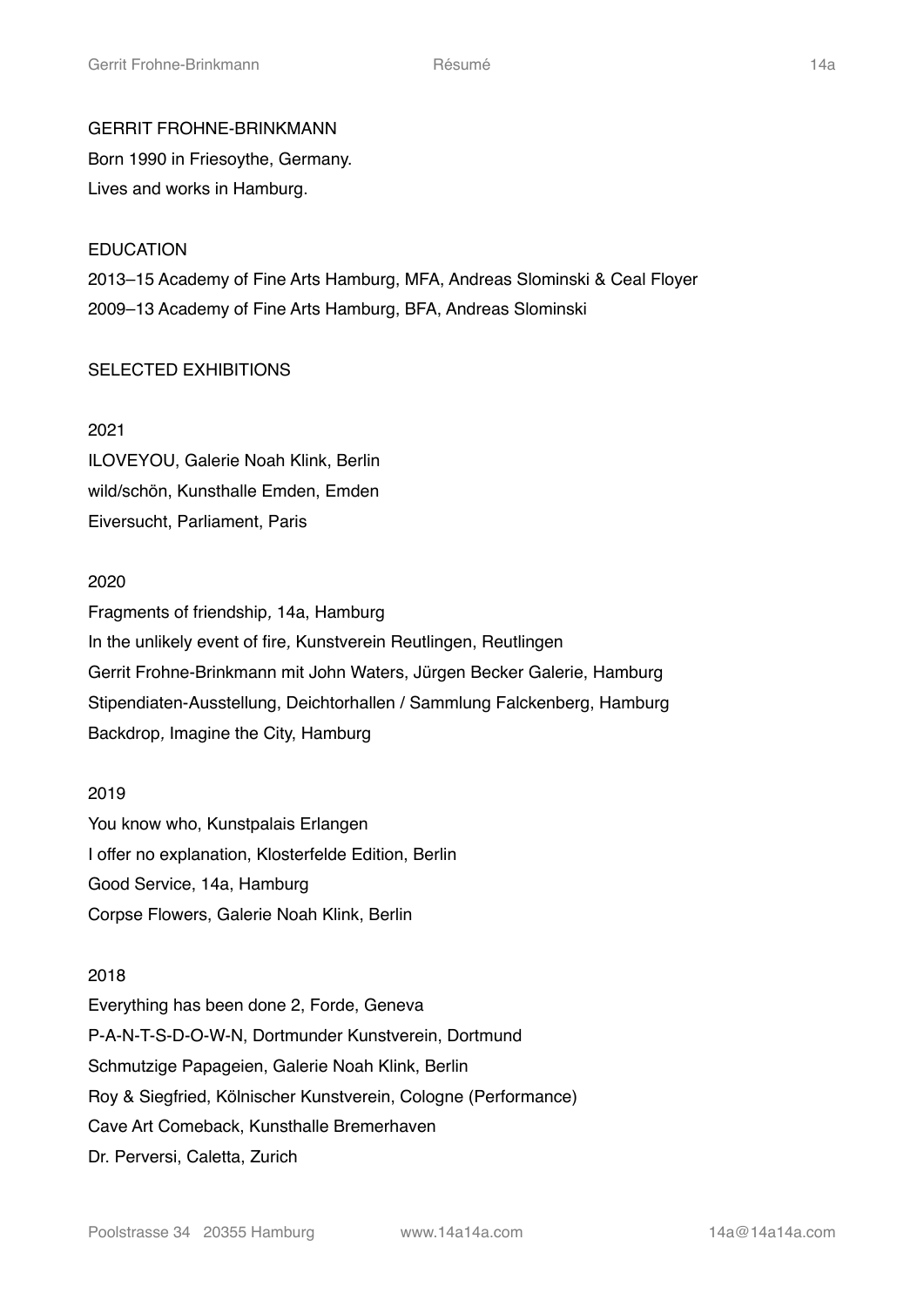#### 2017

A New Low, Stadtmuseum Oldenburg Digesting Notes, Skulpturinstitut, Vienna Dr. Perversi, Galerie Noah Klink, Berlin Noch Schöner Wohnen, Jürgen Becker Galerie, Hamburg Corpse Flowers, Nassauischer Kunstverein Wiesbaden VG Award, Kestner Gesellschaft, Hannover WE HAVE A T-REX, Artothek, Cologne

#### 2016

Fossil Feast, Kunstverein in Hamburg (Performance) New Positions, Art Cologne, Cologne What I claim as new, Jürgen Becker Galerie, Hamburg The inaccessibility of ancient Greece and its impact, 66. Berlinale Shorts Competition, Berlin (in collaboration with Paul Spengemann)

#### 2015

It's more like an elevator, Werkschau Halle 12 / Spinnerei Leipzig It's fun to be fooled – it's more fun to know, MFA Degree Show, Hamburg Dazwischentreten, Künstlerhaus Bremen Kunststudentinnen und Kunststudenten stellen aus, Bundeskunsthalle Bonn

2014 New Address, NEW ART CLUB, Berlin OFF SEASON, Sfeir-Semler Gallery, Hamburg Cliffhanger, NEW ART CLUB, Berlin Cliffhanger, NEW ART CLUB, Berlin

2013 Mind Over Matter, Schlafzimmer Sandrock, Hamburg 2 Hours Show in 20 Minutes!, BFA Degree Show, Hamburg

2012

Biennale Regard Benin, Cotonou, Benin Am Piano, Kunstverein Harburger Bahnhof Performances & Screenings